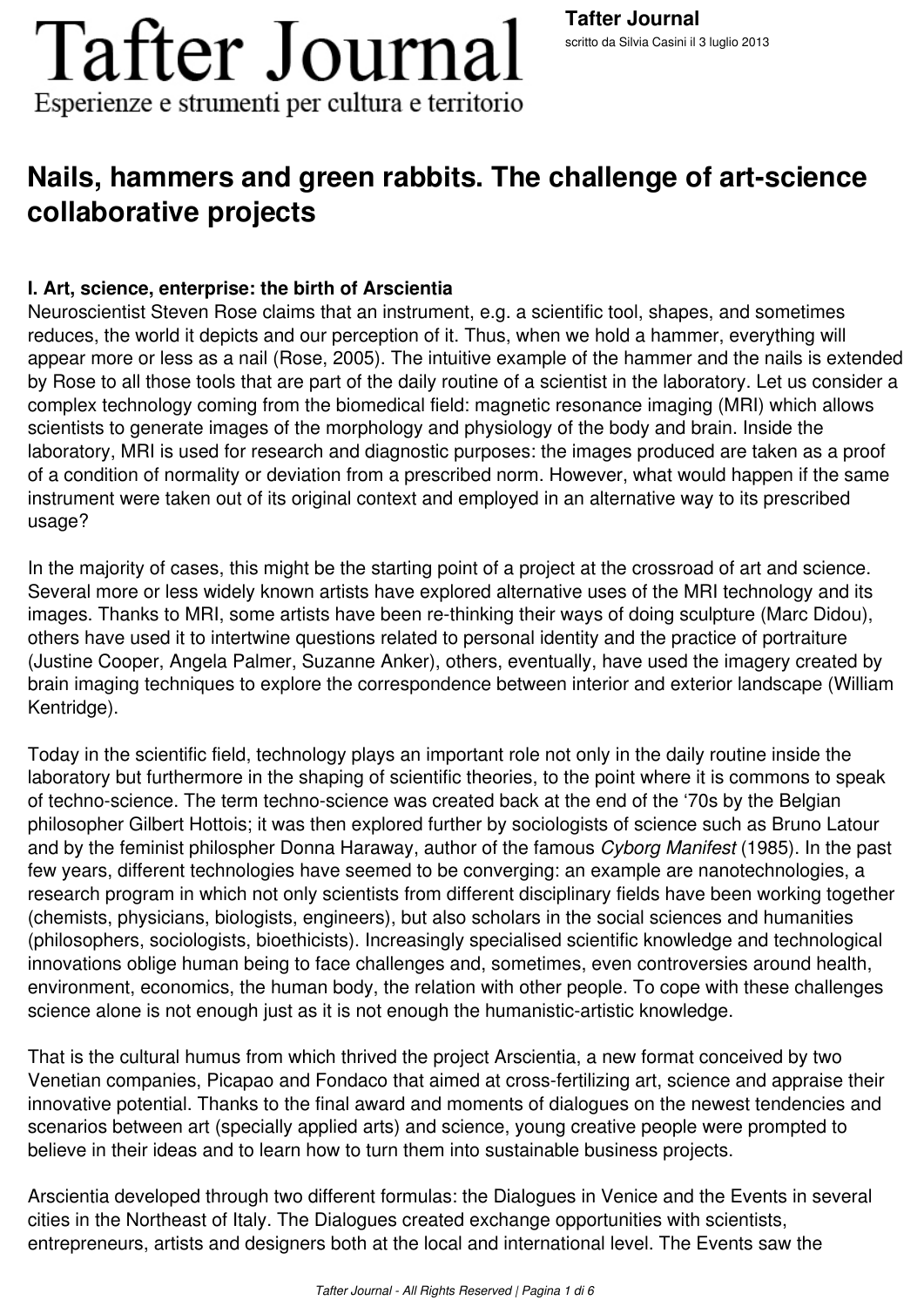**Tafter Journal** scritto da Silvia Casini il 3 luglio 2013

one-night opening of the local branches of Veneto Banca, main sponsor of Arscientia. Inside the bank, people could come with their own ideas or projects and take part in a business game designed to train them for the Arscientia competition.

#### **II. Art-science relationship: a historical background**

The existence of a relationship between art and science is neither surprising nor a unique feature of our contemporary age despite the scepticism of those who consider humanities and sciences two separate domains. Charles Percy Snow's 1959 Rede Lecture at the University of Cambridge articulated the difference between "The Two Cultures", restricting his talk to scientific as opposed to literary culture, without addressing the arts. He argued that the literary culture of his time was ignorant of science and quite proudly so. A few years later Snow talked optimistically – after the controversies in his first lecture – about a "third culture" which would foster dialogue between scientists and literary intellectuals.

Nowadays the expression "two cultures" implies science and the full panorama of arts, not simply literature. In order to fully grasp today's situation, it is worthwhile briefly recalling the historical relationship between art and science. From the nineteenth century onwards science and art have become autonomous. Before that time, art and science were not two separate and autonomous domains but two methods operating within the same system of knowledge. With the onset of the modern era, science coincided with philosophy of nature and both art and science pursued the study of man and nature (Pickstone 2000). Art itself was embedded in natural philosophy as, for example, theories and practices in anatomy clearly show. The dissections and descriptions of the human body that appear in the treatise *De humanis corporis fabrica* (1543) by Vesalius, a Flemish anatomist, contributed to the development of contemporary science of anatomy. Vesalius's wood engraved anatomical tables conjure up scientific precision, aesthetical values and allegorical tropes, becoming perhaps the first example of an art-science collaboration. In the Renaissance, artists such as Filippo Brunelleschi, Leonardo da Vinci, Leon Battista Alberti were systematically confronted with science and, more precisely, with a science of vision as testified by their use of perspective and vision machines.

It is only from the second half of the nineteenth century that art and science became two distinct forms of knowledge, organised in a hierarchical way. The Romantic conception of "l'art pour l'art" and the twenty-century period of the historical avanguardes has prompted the arts to pursue the search for originality and even radical independence. At the same time, however, it has kept them away from science, the only discipline with an epistemological primacy. Science, in fact, is asked to seek effective solutions to the most urgent questions and challenges of our time. Art, despite its being necessary as cultural activity and capable of anticipating socio-political changes, has a marginal role. Art offers merely suggestions, not solutions to questions that only techno-science seems capable to address: the explanation of physical phenomena, the functioning of the brain and so forth.

Since the 1990s, there has been a proliferation of science-art exhibitions and festivals drawing the attention of the public to the cross-fertilisation between techno-science and art and to the artefacts produced within artist-in-the-lab projects. In the UK, the National Endowment for Science, Technology and the Arts (NESTA) was created in 1998, the sci-art consortium the following year. The 2001 report ' *Imagination and Understanding*' published by the Council of Science and Technology (CST) further fosters the development of collaborations between scientists and artists. The report points out that divisions between arts, sciences and education are considered a cause of deceleration of the economy, therefore, a scheme which supports the creation of innovative outcomes from collaborative projects among artists, scientists and universities is felt necessary.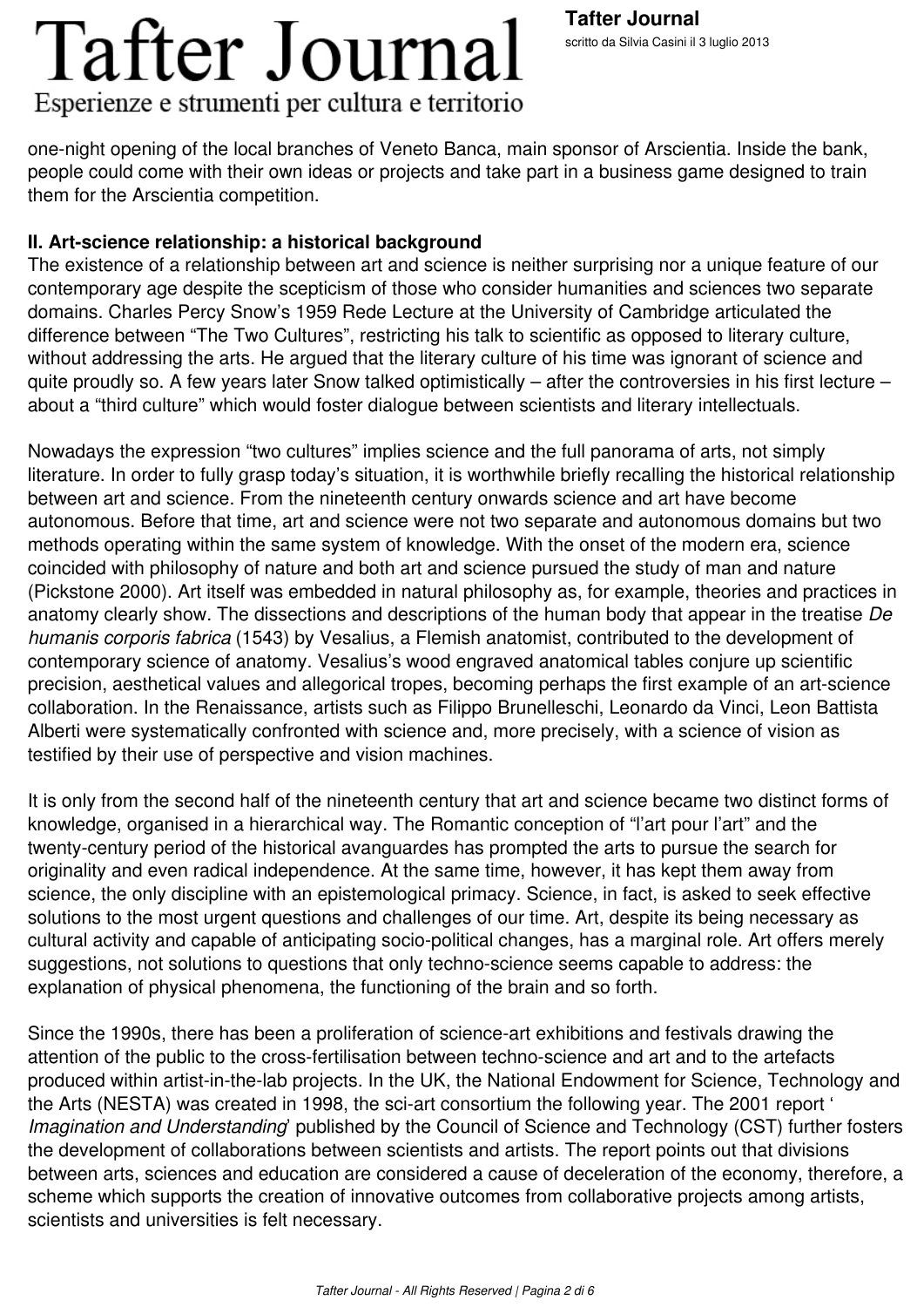#### **III. Artists in the lab**

Hence, this new category of artists, defined "artists in the lab", was born. Artists collaborate with scientists for a variety of reasons that here can only be briefly mentioned. First of all, to enter a scientist's laboratory is often the only way to get access to cutting-edge instruments and images otherwise not easily available. Given the increasingly important role played by images in scientists' daily job, it is common to talk of a "visual turn" in science since the 1990s.

Art historian James Elkins, one of the first to become interested in the relationship between art and science, argues that nowadays the most interesting images are created by scientists rather than by artists as testified, for example, by the images obtained through atomic force microscopes in nanotechnologies. Second, works born from an artist-scientist collaboration can develop not only a better public understanding of science, but also a critical reflection upon the societal implications of scientific research. Third, one of the plausible reasons for the popularity of these partnerships is the sense of frailty of the individual facing the challenges and complexities of our technically-driven world. The understanding of complex phenomena and the attempt to make sense of the chaotic stimuli that overwhelm us is somehow made easier. On the one hand, in the aseptic laboratory, the attention focused on single details, the scientific way of proceeding by hypothesis and assumptions to be tested through well defined experiments, might reduce the artistic tension born of confronting the complexity of the world. On the other hand, collaborating with an artist might help the scientist explore hybrid methods and even challenge the experimental system itself.

An 'experimental system' is a closed and well-defined system, apt for simplifying the complexity of the phenomenon to be analysed, but, at the same time, it must always rely on the epistemic horizon of other systems and landscapes that might redefine the experimental object and, consequently, the 'experimental system' involving it (Rheinberger, 1997). Departing from the reduction of complexity, an 'experimental system' might face the re-presentation of complexity after fragmentation. This new complexity might pose questions and problems not only for the analysis and interpretation of the experiment in question but even for future scenarios. However, the cross-fertilisation of science by artistic procedures might help lay bare and challenge the assumptions followed when preparing and interpreting an experiment.

It is worh mentioning that many of the professionals involved in art-science collaborative projects highlight that art and science still are (and should remain) distinct activities: "to suggest that art and science are related might be dangerous. Surely scientific images can be beautiful and even artistic, but they are not art, and art is not science". This is the view of the scientific photographer Felice Frankel, whose images rich in details, almost tactile, have conquered the covers of many prestigious scientific journals among which *Nature* and *Scientific American*.

Being ready to support art-science collaborative projects does not mean, however, wipe out the peculiar methods and features of each discipline. It rather means to be open to the potential results of those collaboration, outputs that cannot be easily categorized as art nor as science, being truly hybrids. The *Science Gallery* of the Trinity College in Dublin, funded and directed by Michael John Gorman as well as *Le Laboratoire* in Paris, funded in 2007 by David Edwards in collaboration with Harvard University, are two excellences in the field of the cross-fertilization among art, science and, sometimes, even enterprise. Those are places of cultural experimentation where professionals in different fields work closely together to create finite exhibitions, products and projects. Some products have been patented, this is the case of *Le Whif*, defined by Edwards as "a new and delicious approach to food, an aereosol-whistle to taste food through inhalation".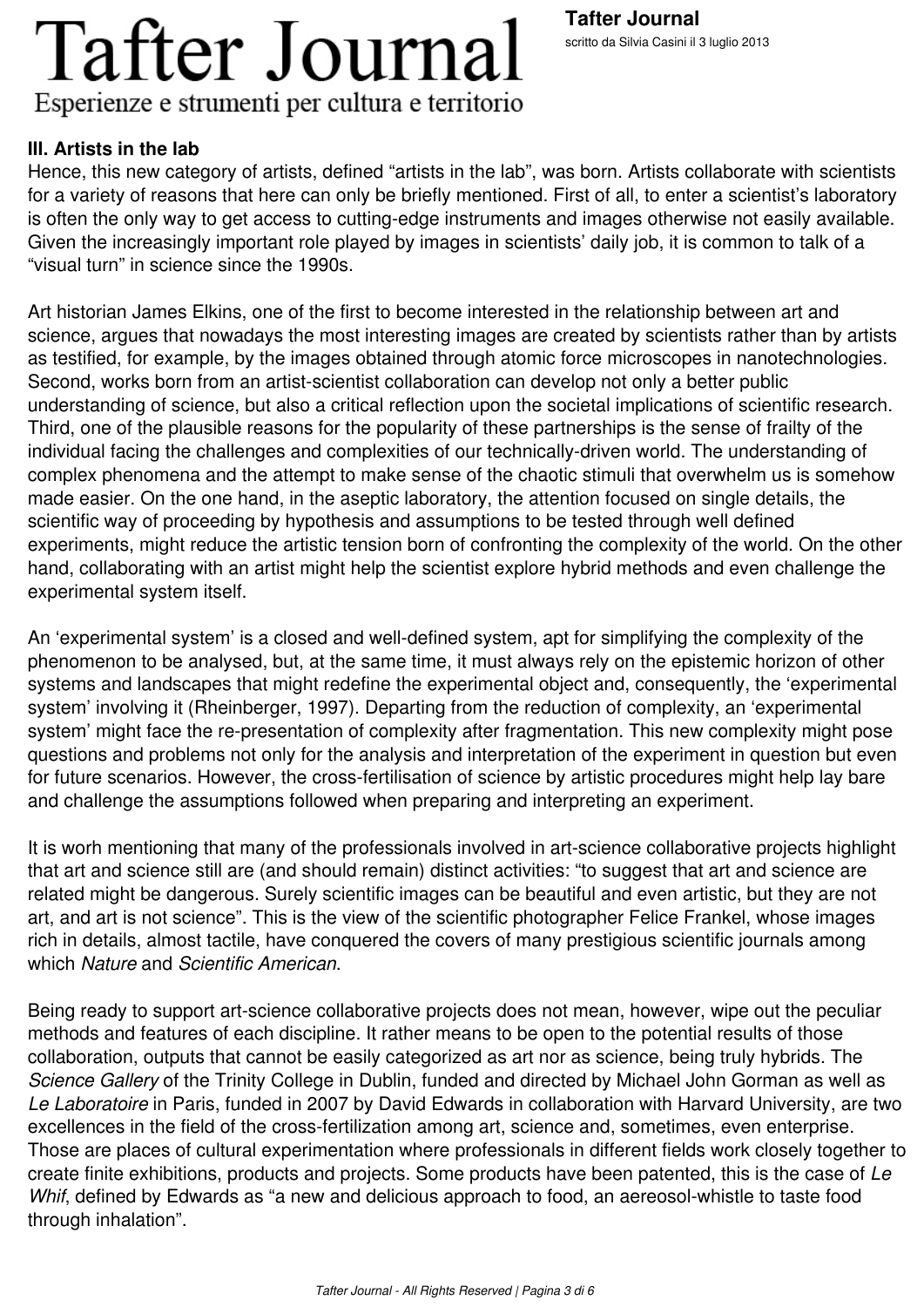#### Other renown examples of hybrid processes and products are those coming from research in genomics, a field where artists can work with living tissues and materials. In 2000 Brasilian artist Eduardo Kac creates GFP Bunny, a rabbit with a jellyfish gene that becomes green when exposed to a certain type of light. GFP Bunny is one of the first examples of transgenic art that is "the creation of an organic living being, completely artificial, for artistic purposes" (P. L. 5 Capucci).

Kac's green rabbit is only one of the several creations made in the field of BioArt. Namely, centres specialised in art and biotechnologies are growing fast: SymbioticA, for example, funded by Oron Catts and Ionat Zurr at University of Western Australia, operates within the faculties of anatomy and human biology, and it organises centres and residencies for artists, scientists and philosophers.

The importance of fostering collaboration among professionals from different fields is highlighted by Paola Antonelli, senior curator at the department of Architecture and Design at MoMa in New York and curator of the 2008 exhibition *Design and the Elastic Mind*: "the majority of biodesigners does not correspond to the image of the mad scientist who, emulating God, is concerned with the creation of a new being: some work with visible organisms such as plants and animals, some with bacterial and cells, others work on the creation of new living systems through DNA manipulation. None of them, however, work alone in a 'no man's land' of ethics, they all prefer to work in team composed of physicians, mathematicians, computer informatics, engineers, scholars in bioethics, sometimes even experts in economics and philosophers". The collective SymbioticA supports and hosts, among others, *Tissue Culture*, an artistic project on the use of organic tissue technologies as an artistic means apt for improving life quality. In order to describe their tools, Catts and Zurr coined the term "semi-living". If things surrounding us were, simoultaneously, living entities, "we would start to have a more responsible attitude towards the environment, and to hold down our disruptive consumerist behaviour".

That said, a number of contemporary experiments growing out of art-science collaboration do not really influence or leave a trace on the artist's or the scientist's practice. Too often such collaboration does not evolve into autonomous and vital experiences – whether artistic or scientific – disjointed from commercial and scientific outputs or, if they do, those results are not easy to track down beyond temporary exhibitions or symposia (Dorfles, 2001).

#### **IV. The 'attached observer'**

In order to grasp the possible reciprocal synergies between the artist's and the scientist's practices, those collaborations should be discussed and analysed in their unfolding as well as in the traces they leave in the everyday activity of the scientist and of the artist. The 'attached observer' – a methodological stance taken from the ethnographic field – is an attempt to understand the process rather than only the outputs of these collaborative projects. The introduction of a third agent beyond the artist and the scientist has the merit of focusing attention on the forms of the collaboration itself not only retrospectively, as often happened in papers and articles written after the collaborative project had already ended, but while the project unfolds within the laboratory (Leach, 2006: 447-451). Consequently, the key words are *process* – not output – and *interaction* between the people involved. The attached observer acts as an observer and sometimes even as a participant within the project, triggering questions, facilitating and questioning the interaction itself, exploring possibilities that might show new directions of research for the artist and the scientist individually, even after the specific collaboration has ended (Mandelbrojt, 1994). As social anthropologist James Leach puts it: 'those new directions, perhaps more than any finished physical output, are a genuinely collaborative product, unimaginable without the particular relationships between those involved' (2006: 449).

#### **V. Art and Science: the New Challenges**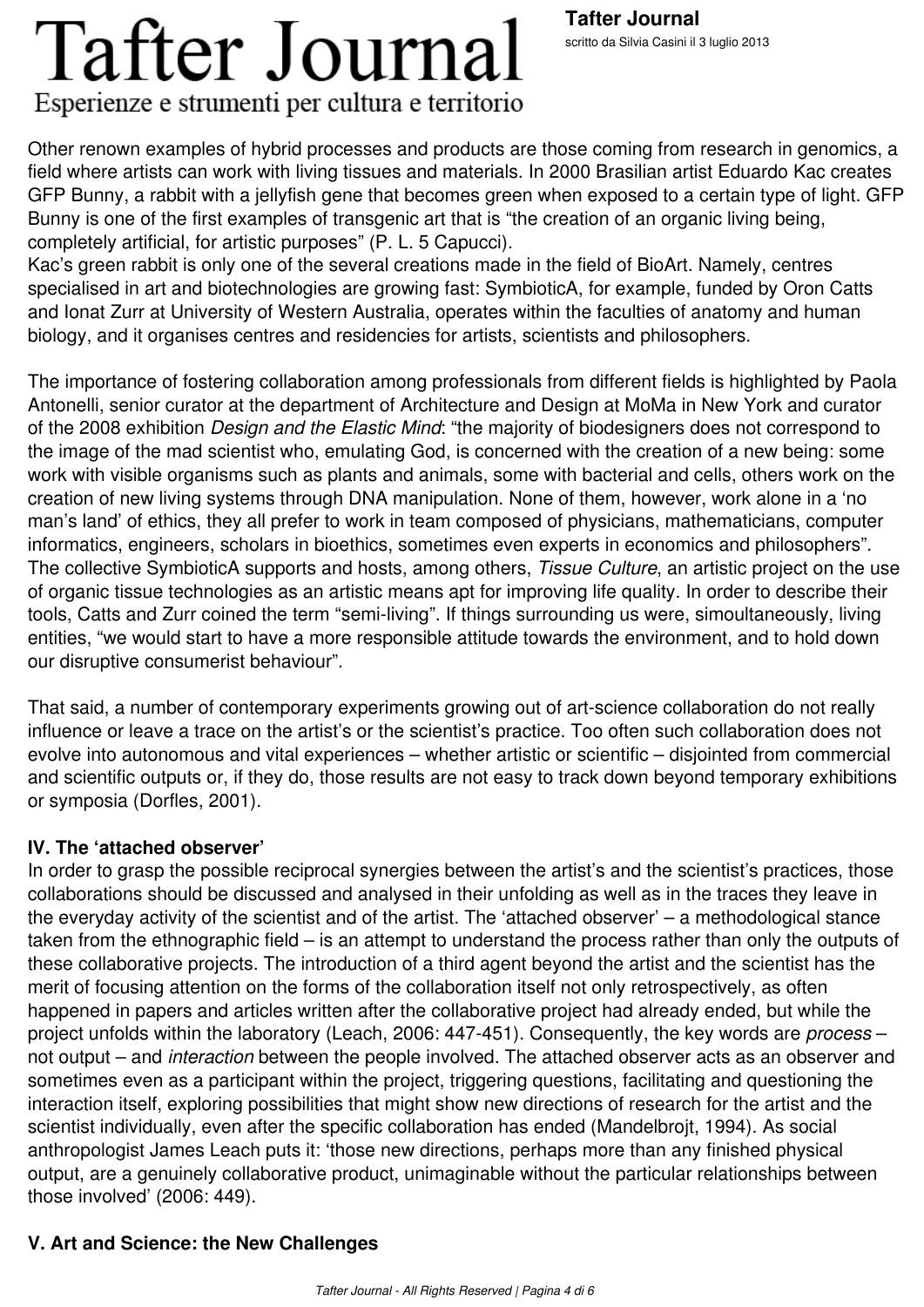# **Tafter Journal**

#### Esperienze e strumenti per cultura e territorio

The debate among readers and authors of *Leonardo – The Journal of Art, Science and Technology* and of the SEAD group (Network for Sciences, Engineering, Arts and Design) concerns the challenges now facing those willing to explore the field in-between art and science, either from a scholarly perspective or as practitioners. Following there are some of the most urgent challenges, rigorously randomly listed: 1. The evaluation of the art-science projects. When can we establish whether a collaborative project is less or more successful? Is it always recommendable to have a final result, a finished product or is it better to focus on the process, on the on-going collaboration? The challenge here is the necessity to evaluate art-science collaboration without framing them into rigid protocols, on the contrary maintaining a high degree of creative freedom.

2. An afterthought of the educational system as a whole. The pedagogical and educational innovation is concerned with the interdisciplinary teaching and the various learning methods. In Italy, for example, since the Gentile Reform in 1932 the separation between humanities and sciences prevails in the learning objectives and outcomes set for the compulsory education and for higher education at university level. Besides a few trans-disciplinary doctoral programs, the competitive exams for university level employment are organised and issued according to rigid disciplinary sectors.

3. The role of enterprise in art-science projects in a time of a deep socio-economical crisis. Does a private company have to play a role of mere facilitator and supporter of those projects (mainly through sponsorship) or is it possible to re-think of the workable ways of doing business thanks to collaborative art-science initiatives?

4. Intellectual property and author copyright. Science, engineering, art, design, music have developed very different approaches to cope with the issue of intellectual property, patenting, protecting copyright. Often, such diverse approaches might obstacle information sharing. One of the most controversial issues concerns the intellectual property for possible commercial applications and for establishing criteria to promote (or not) individual career pathways within research organizations and institutions.

Leaving to the readers the task of facing those big and small challenges, let us go back to Rose's claim that opened up this article: if we have a hammer, everything will appear more or less as a nail. While the artistic use of a scientific instrument is not *per se* capable of maintaining the complexity of the phenomenon under investigation, nevertheless, some artists' practices, regardless of their taking place inside a scientific laboratory, might be a possible means to keep the hammer in the hand without reducing the world to a nail.

#### **References**

Arends Bergit e Thackara Davina. (Eds.) (2004). *Experiment: Conversations in Art and Science*. London: Wellcome Trust

Dorfles Gillo (2001). *Ultime Tendenze nell'Arte Oggi: dall'Informale al Neo-Oggettuale*. Milano: Feltrinelli Ede Siân (2005). *Art and Science*. London: I.B. Tauris & Company

Edwards David (2008). *Artscience. Creativity in the post-Google Generation*. Harvard University Press Elkins James (2008). *Six Stories at the End of Representation*. Chicago: Chicago University Press Emmer Michele (2006). *Visibili armonie. Teatro, cinema, arte, matematica*. Bollati Boringhieri Leach James (2006). 'Extending Contexts, Making Possibilities: An Introduction to Evaluating the Projects'. *Leonardo*. 39.5. 447-451

Mandelbrojt Jacques (1994). 'Art and Science: Similarities, Differences and Interactions'. *Leonardo*. 27.3. 179-180

Rheinberger Hans-Jörg (1997). 'Experimental Complexity in Biology: Some Epistemological and Historical Remarks'. *Philosophy of Science*. December Supplement 64. 245-254

Rose Steven (2005). *The 21st Century Brain. Explaining, Mending and Manipulating the Mind*. London: Jonathan Cape-Random House